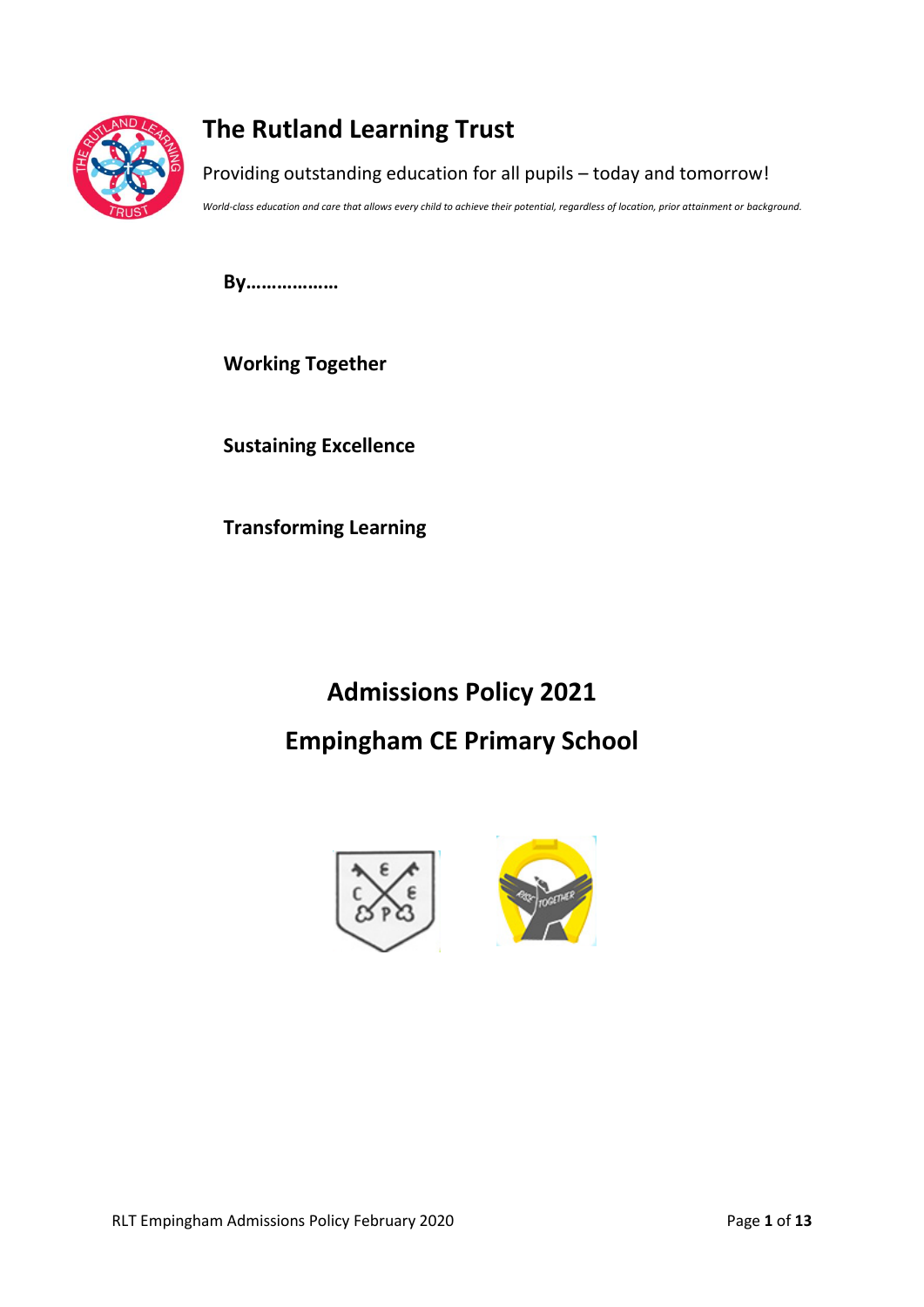**Introduction to the school**

## **"Together, we RISE to the challenge".** *'Rise up and shine, for your light has come.' Isaiah 60.1*

**R** – we are **ready, resilient, respectful, reflective, resourceful** and

**responsible** learners

**I** – we are **inclusive**; supporting each other and celebrating

difference

- **S** we **strive** for **success** in the challenges we face
- **E** we **engage** with our learning and our social responsibilities

Our Vision and Values are at the core of everything we do. They underpin our teaching and learning and provide an environment which prepare our children to be confident, happy and successful individuals, who will make a positive contribution to their world.

This is the foundation upon which our school aims, values and ethos are based and that we aspire to share with everyone in our community.

#### **Our Christian Values**

We show reverence to God through our core values and love towards others based on the Christian Story and the teachings of Jesus.

We work to encourage and demonstrate our core values:

**Endurance Hope Friendship Forgiveness Trust Compassion**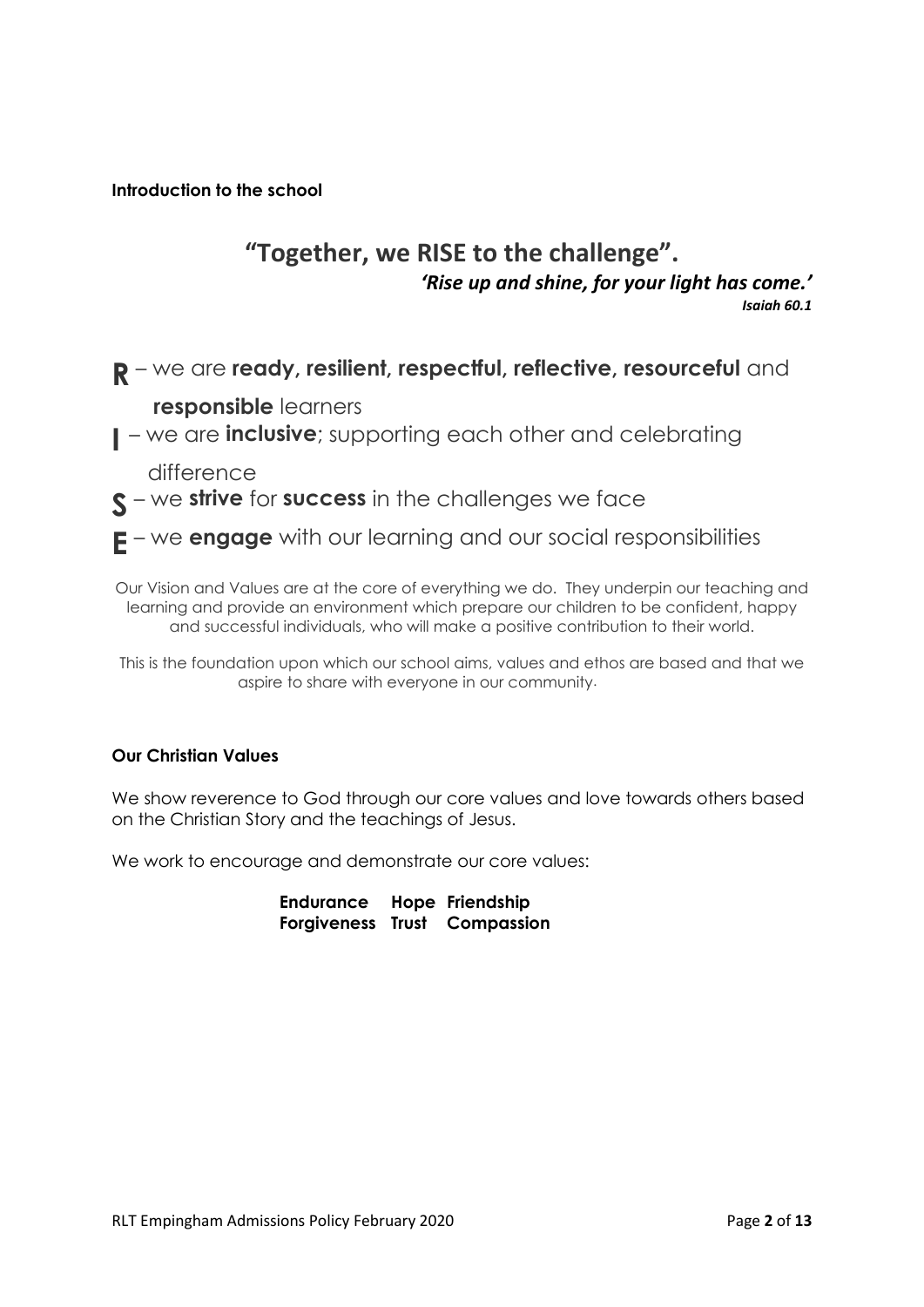**The Planned Admission Number (PAN) for first-time admission to Reception in this school is: 13**

### **Administering School Admission Applications**

1. Starting Primary School in September 2021

A child normally starts primary school at the beginning of the term after their fifth birthday – this is the start of compulsory school age.

Empingham CE Primary School will admit pupils at the beginning of the academic year in which their fifth birthday falls – that is, children may be admitted below compulsory school age. This means that pupils who were born between 1 September 2016 and 31 August 2017 may start school in September 2021.

When admitting children below compulsory school age:

- a) these arrangements do not apply to those being admitted for nursery provision including nursery provision delivered in a co-located children's centre;
- b) parents of children who are admitted for nursery provision must apply for a place at the school if they want their child to transfer to the reception class. Separate admission arrangements are published for entry to the nursery;
- c) attendance at the on-site nursery does not guarantee admission to the school;
- d) parents can request that the date their child is admitted to the school is deferred until later in the school year or until the child reaches compulsory school age in that school year. In addition, parents of summer born children may request that their child is admitted out of their normal age group (see Section 3); and
- e) parents can request that their child attends part-time until the child reaches compulsory school age.

The local authority (LA) has responsibility to co-ordinate the primary school admissions process. It also acts as a central point of contact for all applications for a primary school place to start in September 2021. This ensures a common timetable, common application form and common date of allocation for the benefit of all parents and children. However, the Rutland Learning Trust is the admission authority and will apply their own admission arrangements to applications received for their school.

These admission arrangements support the guidance given in the School Admissions Code which states: -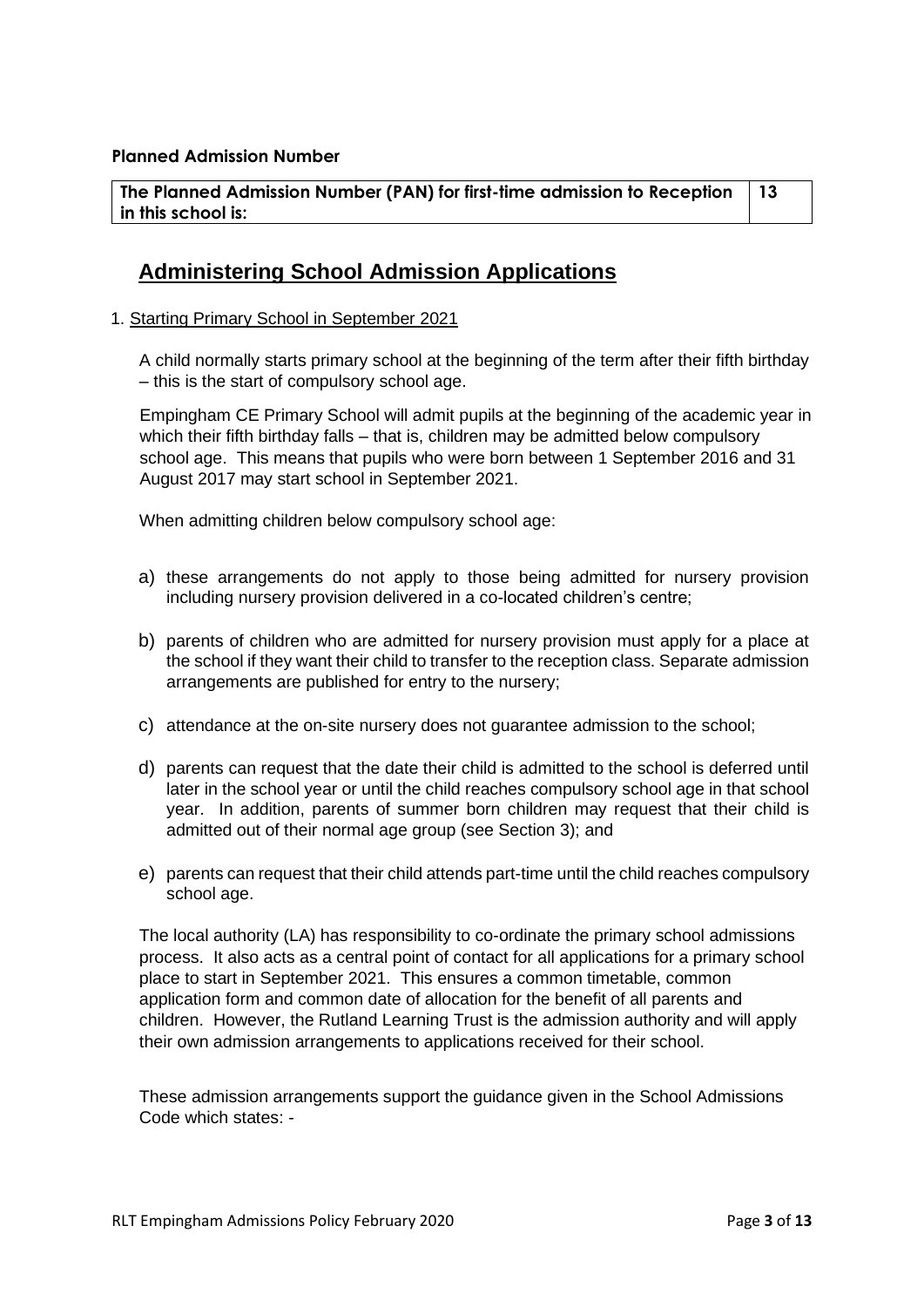"While parents may express a preference for any state funded school – regardless of whether it is in the local authority area in which they live – admission authorities must not give any guarantees that the preference will be met."

Decisions to offer or refuse admission will not be made by one individual in the admission authority. An admissions committee established by the governing body will make such decisions.

Such principles are applied equally to in-year admissions, in that the head teacher or other school staff will not give parents an expectation that their application will be successful, or tell them that their child has been given a place at the school, before an offer of a place has been made formally by the admission authority.

#### 2. Applications

For normal round admissions (those starting primary school for the first time) the form used to collect details about the child and the family is available both online and in hard copy (i.e. a printed form on paper) and is called the 'Application Form'. In some instances, supporting documentation is required to accompany the application form. Applications will only be considered as complete when both the completed application form and all supporting documentation, as appropriate, have been received by the local authority.

Parents have a statutory right to express a preference for any school they choose, though no guarantee of an offer of a place at a particular school can be made.

It is not a requirement that applications must include a preference for the child's catchment area school, if applicable. However, if a place cannot be offered at any of the preferred schools on the application, a place will be offered at the nearest school to the child's home address that has a place available after all allocations have been made. A place may not be offered at the catchment school if the catchment school is full.

Once the closing date for applications has passed, preferences cannot be changed without a genuine reason for doing so, for example, if the family has recently moved address. If changes to preferences are required then a new application must be submitted which will then be classed as 'late' (see Section 10) due to being submitted after the closing date.

#### 3. Delaying a child's admission to school (deferred entry)

If a parent prefers their child not to start primary school at the beginning of the academic year in which the child's fifth birthday falls, but chooses instead to wait a little longer, then this is acceptable as long as the child has started school by the beginning of the term after their fifth birthday and within the academic year. In such cases, an application form must still be submitted within the normal admissions round but the parent should state that they wish to express a preference for deferred entry. Any place offered should still be accepted within the normal response time (see Section 7) and the place will be held open for that child but only up to the end of that academic year. A parent that has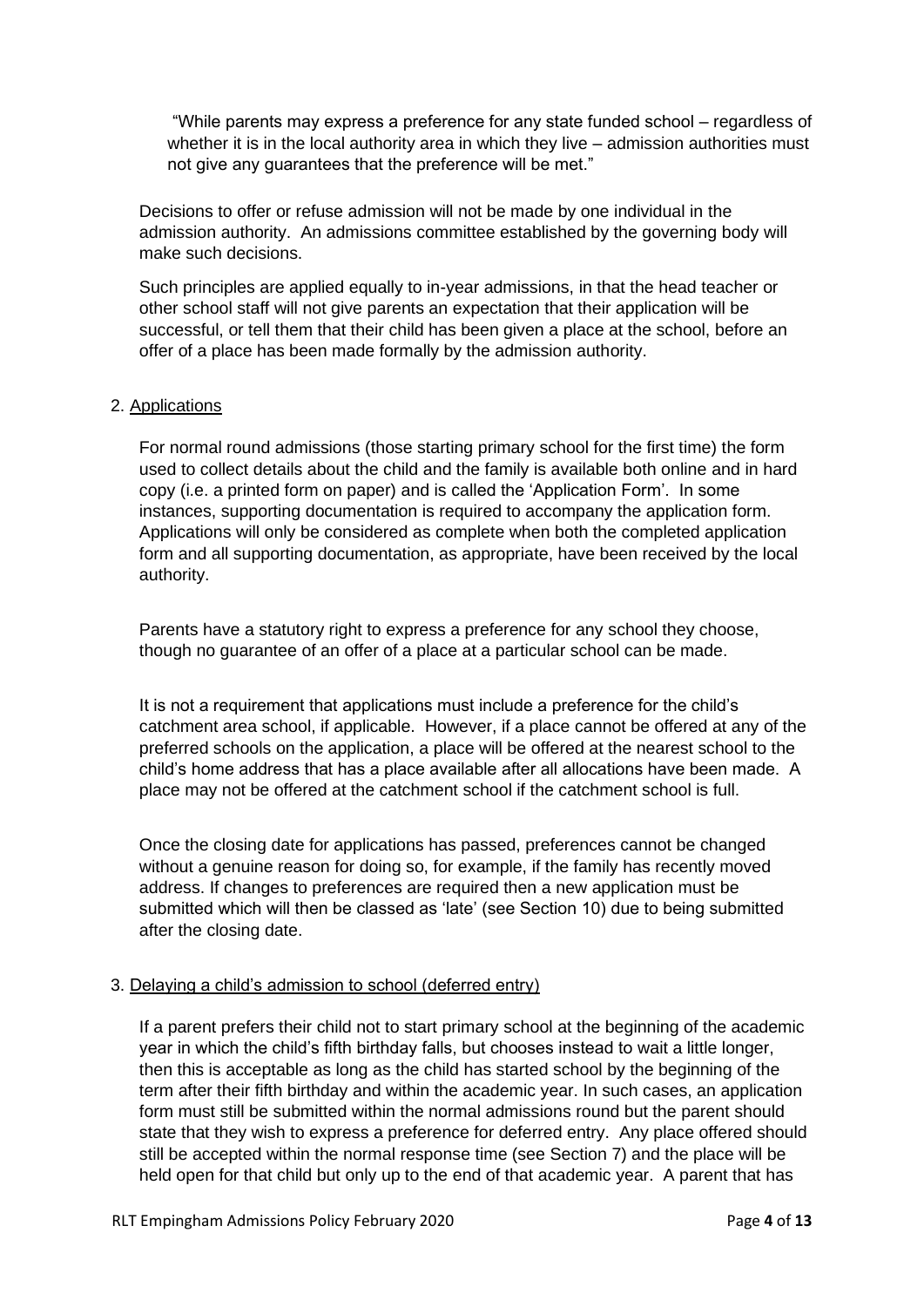expressed a preference to defer entry for their child will still be eligible to access funded education for 4 year olds in private or voluntary sector provision and as such will be benefiting from an offer of education.

With respect to summer born children (born between 1 April and 31 August), compulsory education does not apply until the beginning of the following academic year although deferring entry beyond the 'normal' academic year of entry would normally comprise entry straight into Year 1 and in such cases a place would not be held for the child and the parent would have to submit an application for an 'in-year' place for Year 1. A parent may request, alongside their application form, that their child is admitted into the Reception year group in the following year, which would mean the child is admitted outside their normal age group. Such a request would have to be considered by the school and a decision made based on the circumstances of each individual case. This will include taking account of:

- the parent's views;
- information about the child's academic, social and emotional development;
- where relevant, their medical history and the views of a medical professional;
- whether they have previously been educated out of their normal age group;
- whether they may naturally have fallen into a lower age group if it were not for being born prematurely;
- the views of the head teacher.

The admission authority cannot hold a place for a child beyond the academic year and if it is agreed that a child can be admitted outside their normal year group into the Reception class the following year, the current application would be withdrawn and an application would need to be made as part of the normal round for the following year. Even if a place has been offered for the previous September, there is no guarantee that a place will be available for the following September.

Parents wishing to seek a place for their child outside of their normal age group must contact their home local authority for guidance on the procedure to follow.

#### 4. Starting school before compulsory school age

It is not Empingham CE Primary Schools policy to admit a child to school before the beginning of the academic year in which their fifth birthday falls. This policy applies regardless of academic ability.

#### 5. Timetable

The Rutland Learning Trust operates a 6 term year and term dates are published on the schools website at<https://www.empinghamprimaryschool.co.uk/term-dates/>

Rutland's timetable for first-time primary school admission applications for September 2021 is as follows: -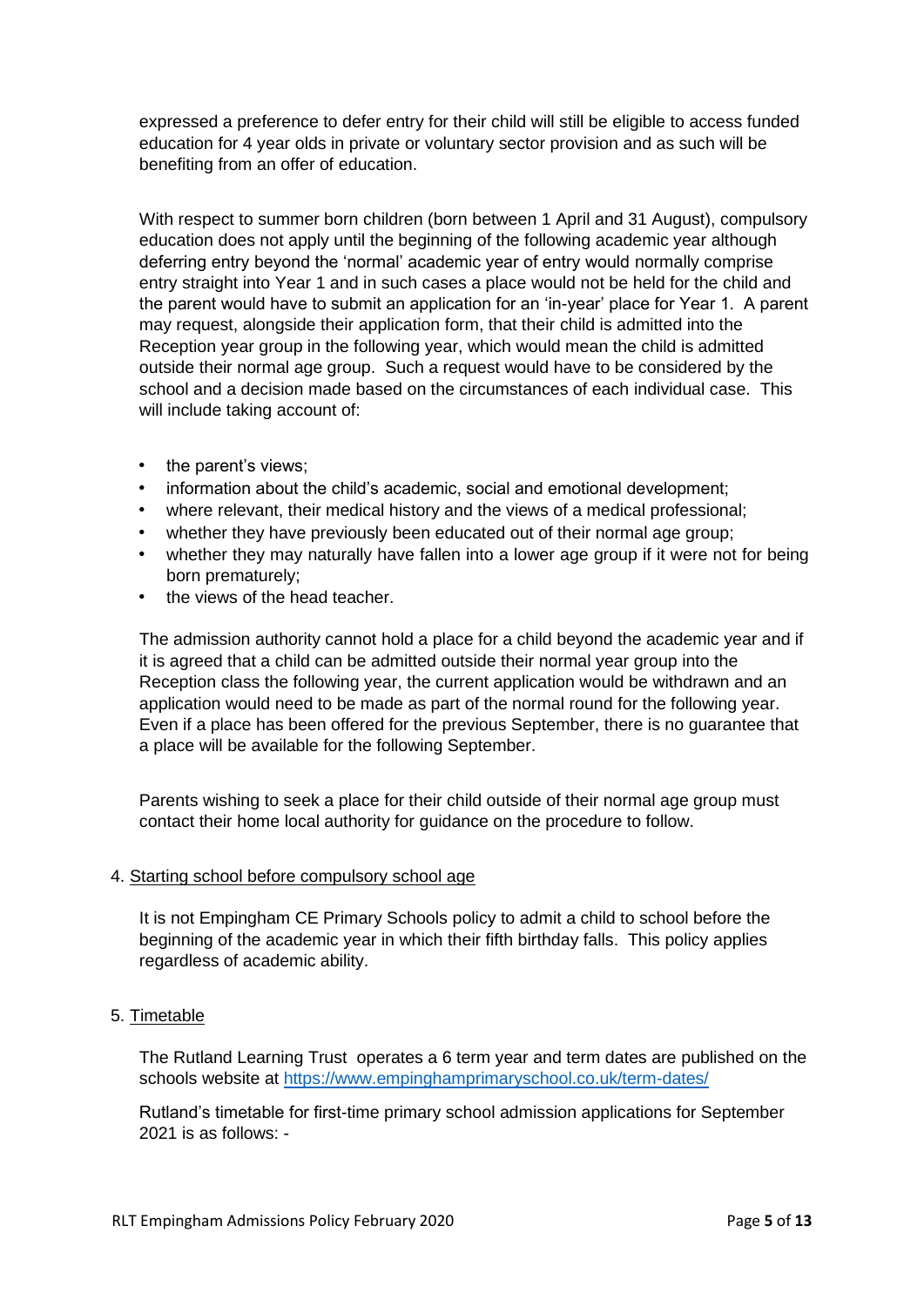\*NB. No school may confirm an offer of a place to an applicant until after the offer date. It is important to remember that it is the local authority that makes the offer as part of the coordinated admissions process.

#### 6. Oversubscription criteria for Empingham CE Primary School

In the case of oversubscription, the following criteria will be applied in priority order to rank the applications and determine which children will be offered a place: -

#### **Criterion 1 – Child Looked After / Previously Child Looked After**

Where the child is a child looked after or was previously a child looked after (previously looked after refers to a child who was looked after but ceased to be so after they were adopted, or became subject to a residence order or special guardianship order).

#### **Criterion 2 – Catchment Area**

Where the child's place of residence is within the catchment area of the school. For Empingham CE Primary School this is the villages of Empingham and Whitwell.

• The place of residence is determined to be the address of the parent or carer with whom the child spends the majority of time as a child of a family during term-time. If clarification is required regarding our catchment area, applicants should contact the local authority for further details. If the child spends equal time with each parent/carer, the parents/carers must reach agreement as to which address will be classed as the child's place of residence for the application form. If agreement cannot be reached, the application received from the parent/carer in receipt of child benefit would be the application to be processed. Proof of receipt of child benefit would need to be provided.

#### **Criterion 3 – Sibling**

Where there is already a sibling at the school who is expected to be on roll at the school at the time of admission of the younger sibling;

- *a)* Sibling is defined as a child of the family, sharing a parent by birth or adoption or living at the same address at the time of application and until and including the date of the offer letter.
- *b)* In the case of same age siblings, where there are insufficient places available to admit the children, the school will be authorised to exceed its Published Admission Number to allow admission of the subsequent child, (see Section 18 regarding infant class sizes). The above paragraph refers to twins but would also apply to triplets, children from other multiple births or siblings in the same age cohort.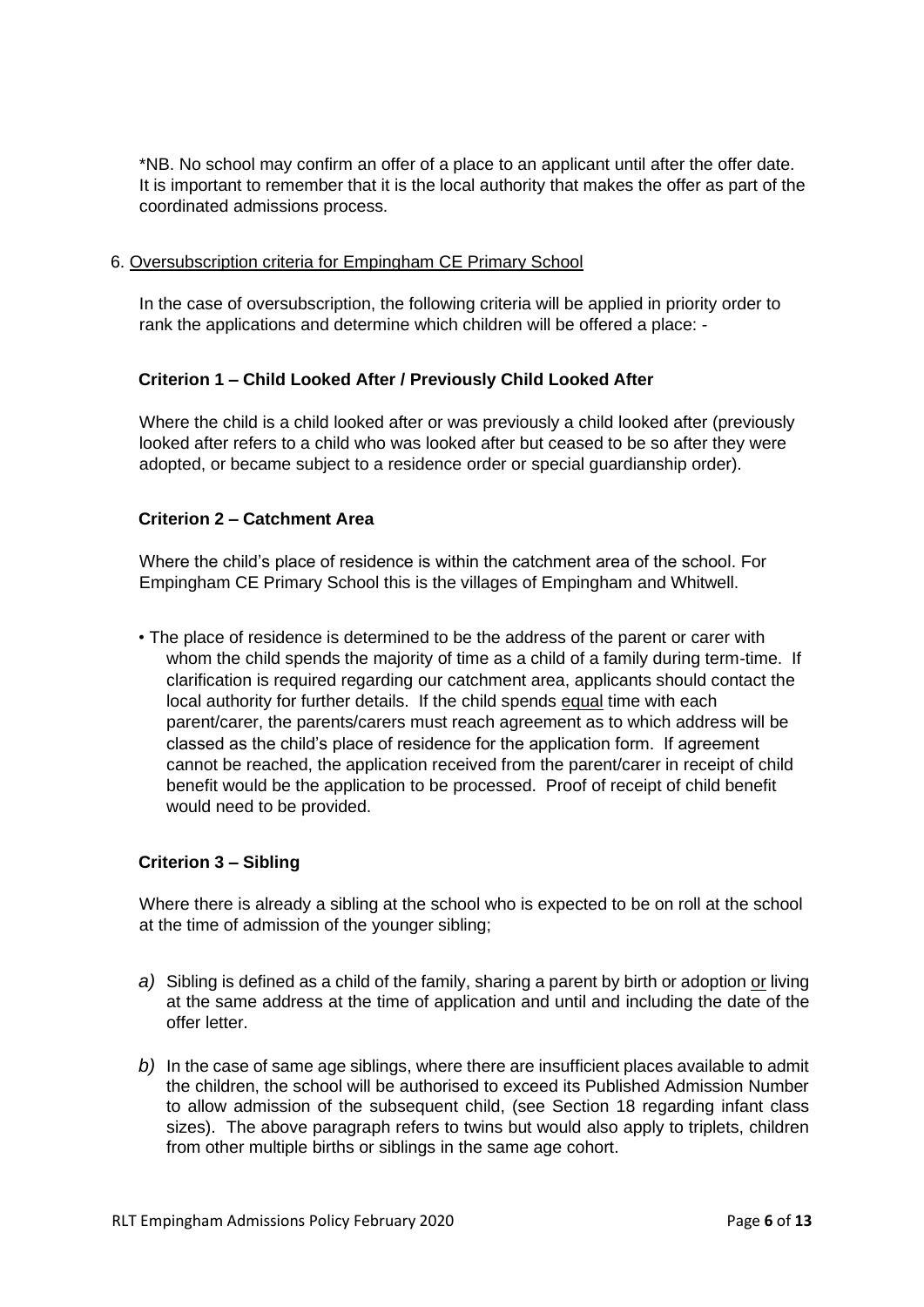#### **Criterion 4 – Special Need**

Where a child has a special educational or medical need or there is a family/carer need:

- a) In order to be allocated a place under this criterion, supporting evidence is required, which must include the particular reasons why the school is the most suitable for the child and the difficulties that would be caused if the child had to attend another school. Supporting evidence could be in the form of:
	- i. special educational need which is not defined in an Education, Health and Care Plan but which still requires support by written evidence from a GP, educational psychologist, speech therapist or other recognised professional;
	- ii. medical need should be supported by written evidence from a GP, educational psychologist, speech therapist or other recognised professional;
	- iii. family/carer need should be supported in writing by an appropriate professional, eg, a GP, health visitor or other recognised professional,
- b) This criterion is not intended to discriminate against or disadvantage children with special educational needs or disabilities.

#### **Criterion 5 - Distance**

Pupils who live nearest the school by distance;

- a) Distance is measured from the centre point<sup>1</sup> of the child's place of residence to the centre point of the main school building. The route is defined as a driving route<sup>2</sup> or safe walking route, whichever is the shorter. Distance is measured using a computerised mapping system.
- b) In the event two or more addresses have the same computerised distance measurement, a representative of the local authority will visit the locations to determine which address is closest to the school in question. Distances will then be measured by the representative physically travelling a route from the front door of the child's home address (including flats) to the main entrance of the main school building, with these distances overriding those of the computerised system.

It should be noted that where over-subscription results in the PAN being reached within one of the five criteria then sub-prioritisation within criteria will take place. For example, if there are 22 applicants for a PAN of 20, all of which are in catchment, then sibling within catchment will take precedence, followed by special need within catchment, followed by distance within catchment.

<sup>1</sup> The centre point of any location is determined by data taken from the National Land and Property Gazetteer.

<sup>&</sup>lt;sup>2</sup> Routes follow maps supplied by the Ordnance Survey as part of the Integrated Transport Network dataset.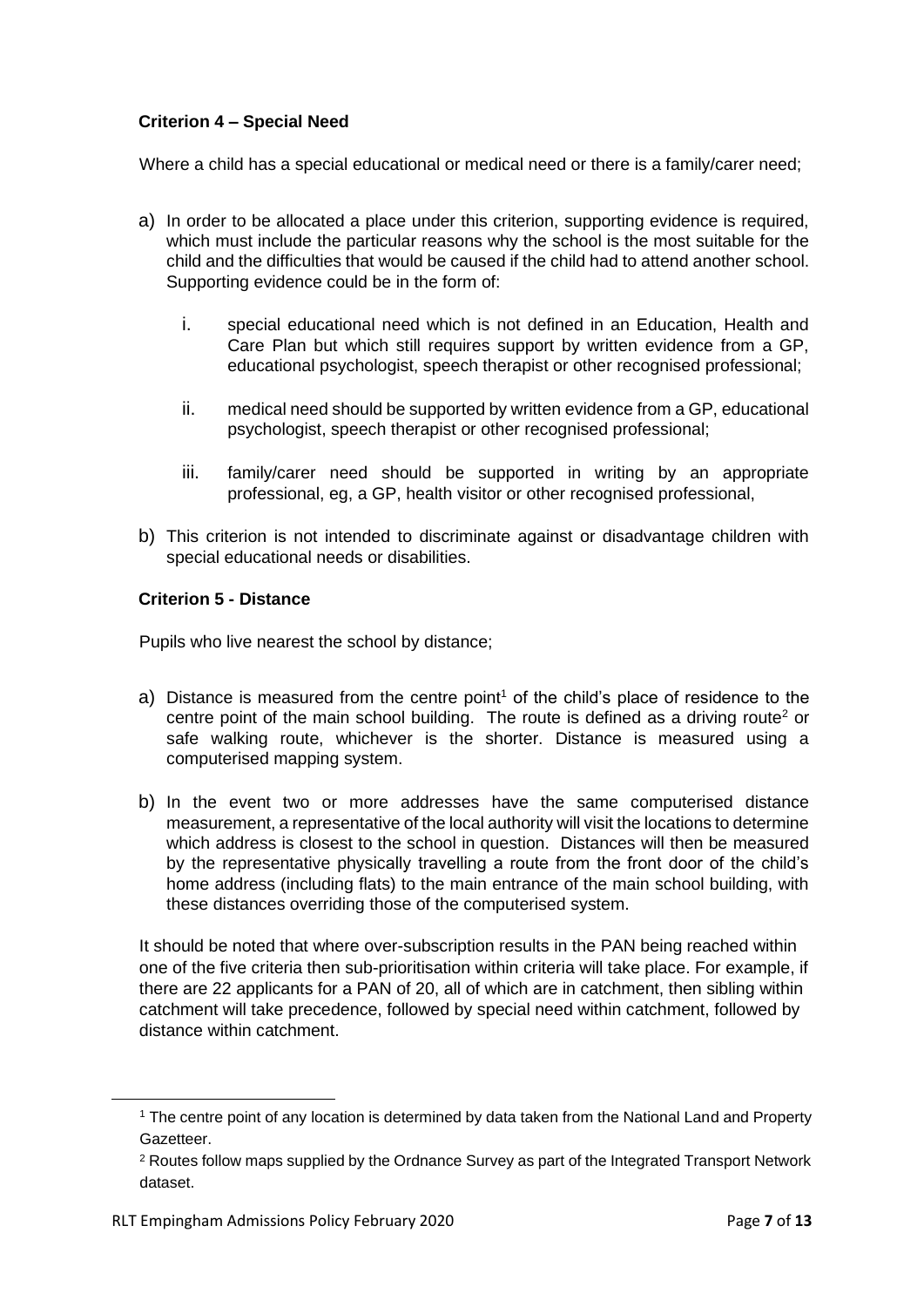If the PAN has been reached for all of the schools named on the application form and no offer can be made for a preferred school, then a place will be offered at the next nearest school to the child's home address with a place available (which may or may not be a catchment school). In the situation where all schools in the area have reached their PAN, then reference will be made by the local authority to Fair Access guidance.

#### 7. Accepting the offer of a place

Following the offer of a place by the local authority, the applicant will be required to indicate acceptance, in writing to the local authority, within 14 days of the date of the offer letter. If a parent has not responded to the offer of a place within this time limit, the local authority will remind the parent of the need to respond within a further seven days. Continued lack of response will result in the local authority, on behalf of The Rutland Learning Trust, withdrawing the offer (see Section 12).

#### 8. Right of appeal

In the case where an application is declined due to oversubscription, all parents will be informed of their right to appeal against the decision made. All appeals must be heard by an independent panel, operate within legislation and conform to the procedures laid down in the School Admission Appeals Code (February 2012). The panel must also have regard to the implications of other legislation cited in the School Admission Appeals Code. This system is in place to provide an independent, impartial and informal forum for parents and the admission authority concerned to present their respective cases and to be confident that they will be given a fair hearing.

The appeal panel weighs up all the evidence presented to them carefully and objectively before reaching a final decision on the appeal. Empingham CE Primary School will admit a child whose parents have won an appeal. If the schools wants to challenge the decision of the appeal panel, it will be required to seek judicial review.

#### 9. Waiting Lists

The Rutland Learning Trust operates a waiting list for any oversubscribed Trust schools. Waiting lists must be clear, fair and objective and must not give priority to children based on the date either their application was received or their name was added to the list – that is, waiting lists cannot be administered on a 'first come, first served' basis. In the case of a place becoming available the oversubscription criteria will be applied to all those on the list and a place allocated accordingly. All applications declined through the oversubscription process will be given the opportunity to be placed on the waiting list. Being placed on the waiting list does not remove an applicant's right to appeal.

In the case where a place becomes available before appeals are heard, the admission authority will allocate a place from the waiting list based on the oversubscription criteria. Should the place be allocated to a child whose parents are in the process of appealing then they may accept the place and withdraw the appeal.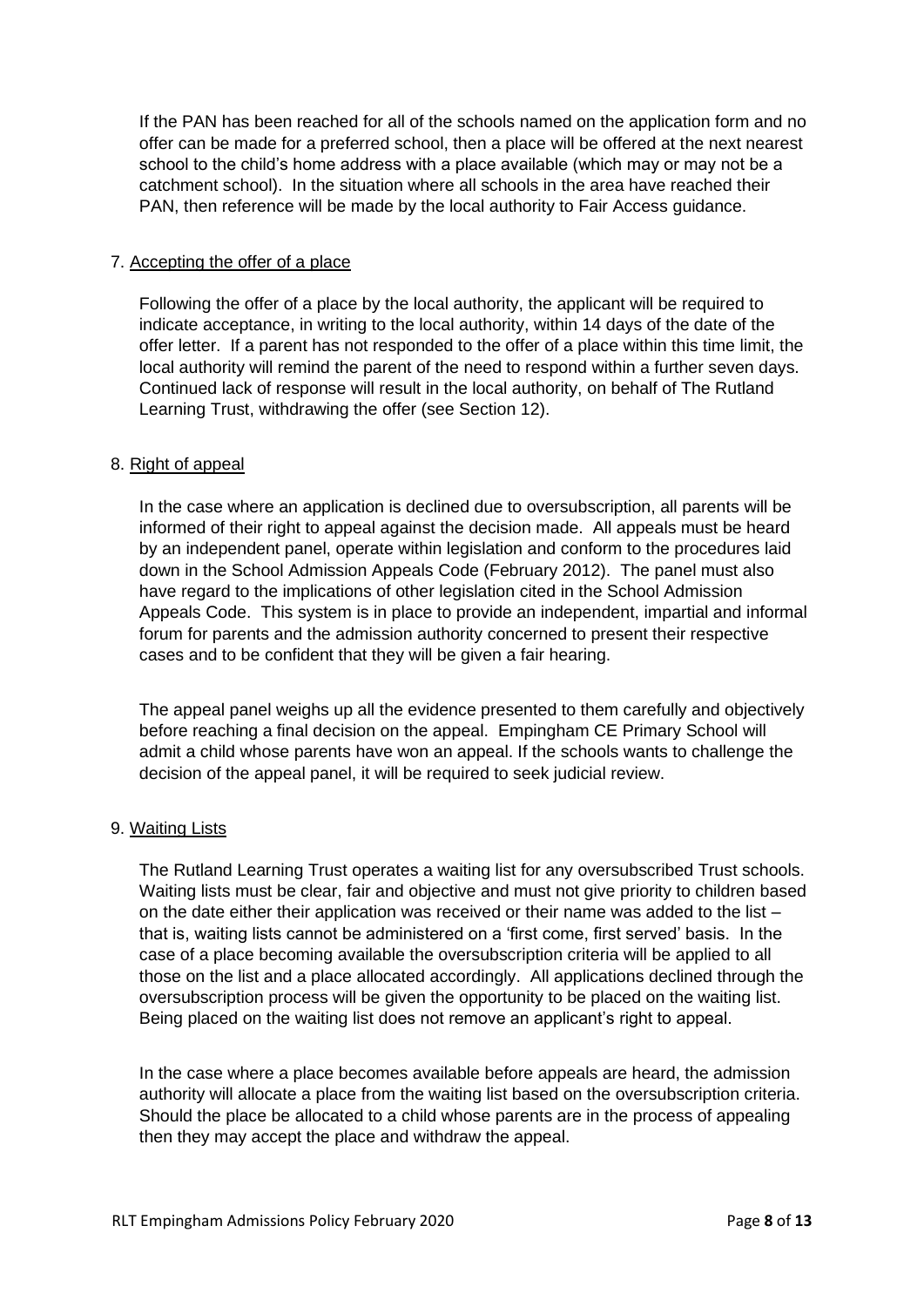Waiting lists will be maintained for the whole of the academic year for which the original application was accepted. If a parent would like their child's name to remain on the waiting list for the school beyond the academic year, a new in-year application must be made.

#### 10. Applications received after the closing date

The closing date for applications is 15 January 2021. Applications received by this date will be considered and processed within the first admissions round with offers being sent out on national offer day. Applications received after the closing date will be held as pending and processed within the second offer round in May.

#### 11. Requests to reserve a school place

Admission authorities are not able to reserve school places for children whose parents may, or may not, decide to apply for a place later.

#### 12. Withdrawing offers of places

Once an offer of a school place has been made, the Rutland Learning Trust will only withdraw that offer in the following circumstances:

a) when a parent has failed to respond to an offer within a reasonable time;

These arrangements define a reasonable time as 14 days from the date of the offer letter, inclusive. If a parent has not responded to the offer of a place within this time limit, the admission authority will remind the parent of the need to respond within a further seven days.

- b) when the place was offered on the basis of a fraudulent or intentionally misleading application from a parent;
- c) when a place was offered in error.

A school will not withdraw a place once a child has started at the school, except where that place was fraudulently obtained. In deciding whether to withdraw the place, the length of time that the child has been at the school will be taken into account. For example, it might be considered appropriate to withdraw the place if the child has been at the school for less than one school term (Rutland County Council term). Where a place is withdrawn on the basis of misleading information, the application will be reconsidered and a right of appeal offered if a place is refused.

#### 13. Admission of a child into a year group other than that normally associated with their age

With the exception of delayed entry, (see Section 3), the admission authority will only admit children outside of their chronological (age) year group in exceptional circumstances. Such cases must be approved by the local authority subject to the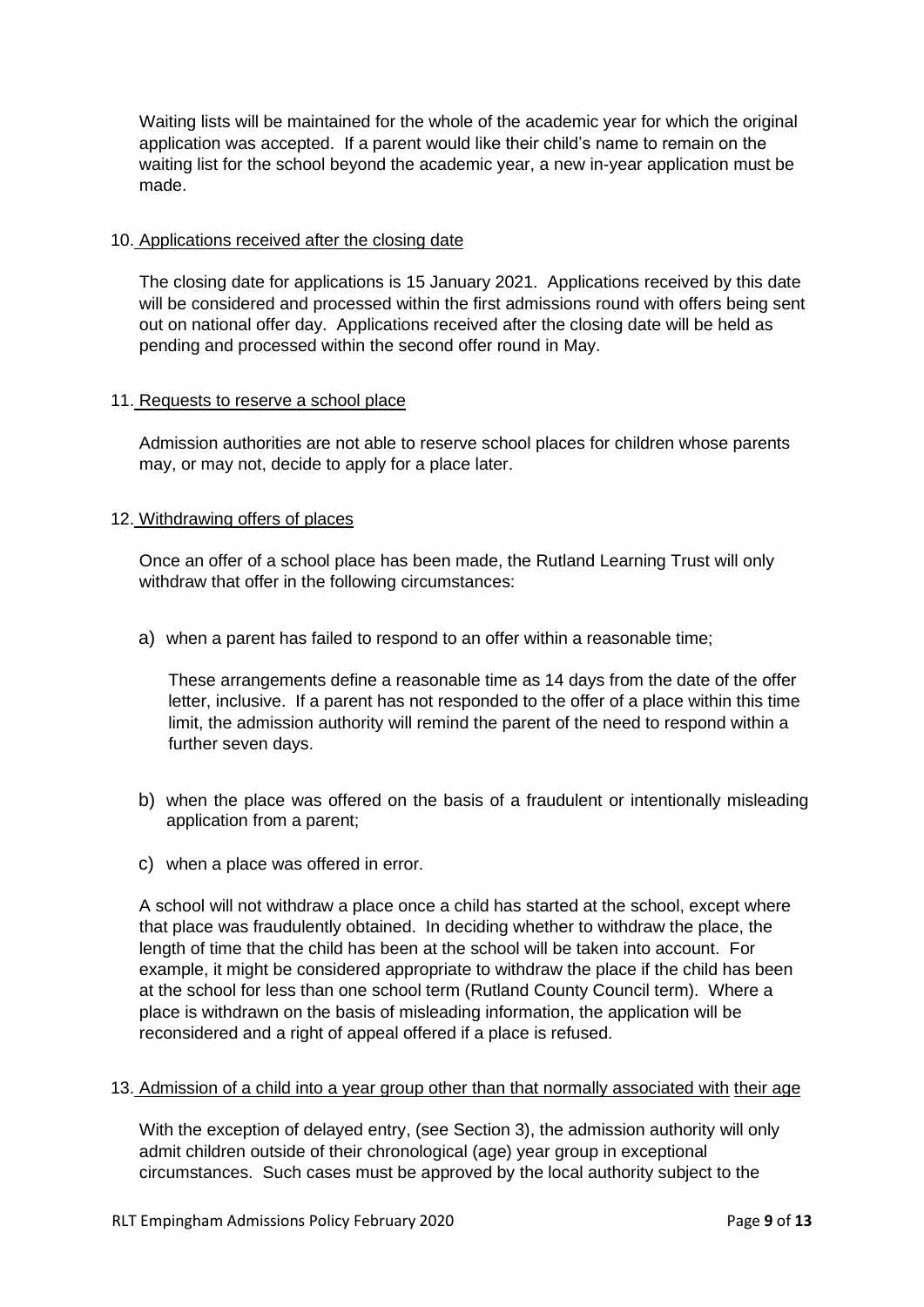conditions defined within the local authority guidance document, "Admission of children outside their normal age group". Decisions will be made based on the circumstances of each individual case.

#### 14. Children with challenging behaviour

The admission authority will not refuse to admit children in or outside the normal admissions round on the basis of their poor behaviour elsewhere (unless the child has been excluded twice, see Section 15) or make subjective judgements as to the suitability of certain children for schools. There is a Fair Access Protocol in place, agreed with schools within Rutland, to ensure that – outside the normal admissions round – unplaced children, especially the most vulnerable, are offered a place at a suitable school as quickly as possible.

The DfE provides no definition within its School Admissions Code of what it considers to be a "pupil with challenging behaviour".

#### 15. Children who have been permanently excluded twice

Where a child has been permanently excluded from two or more schools, a parent can still express a preference for a school place, but the requirement to comply with that preference is removed for a period of two years from the date on which the latest exclusion took place. This does not apply to:

- a) children with an Education, Health and Care Plan;
- b) children who were below the compulsory school age when excluded;
- c) children who were reinstated following a permanent exclusion or who would have been had it been practicable to do so.

A permanent exclusion is regarded as taking effect from the first school day the headteacher has told the child not to attend school.

#### 16. Children **with** an Education, Health and Care Plan

There is not a requirement for the admissions process to be followed as the special educational needs team will co-ordinate the school admission.

A child's parent or a young person has the right to request a particular school, college or other setting (Section 33 & 39 of the Children and Family Act 2014). The local authority will consult with the named school which must comply with the expressed preference unless:

a) it would be unsuitable for the age, ability, aptitude or special educational needs of the child or young person concerned; or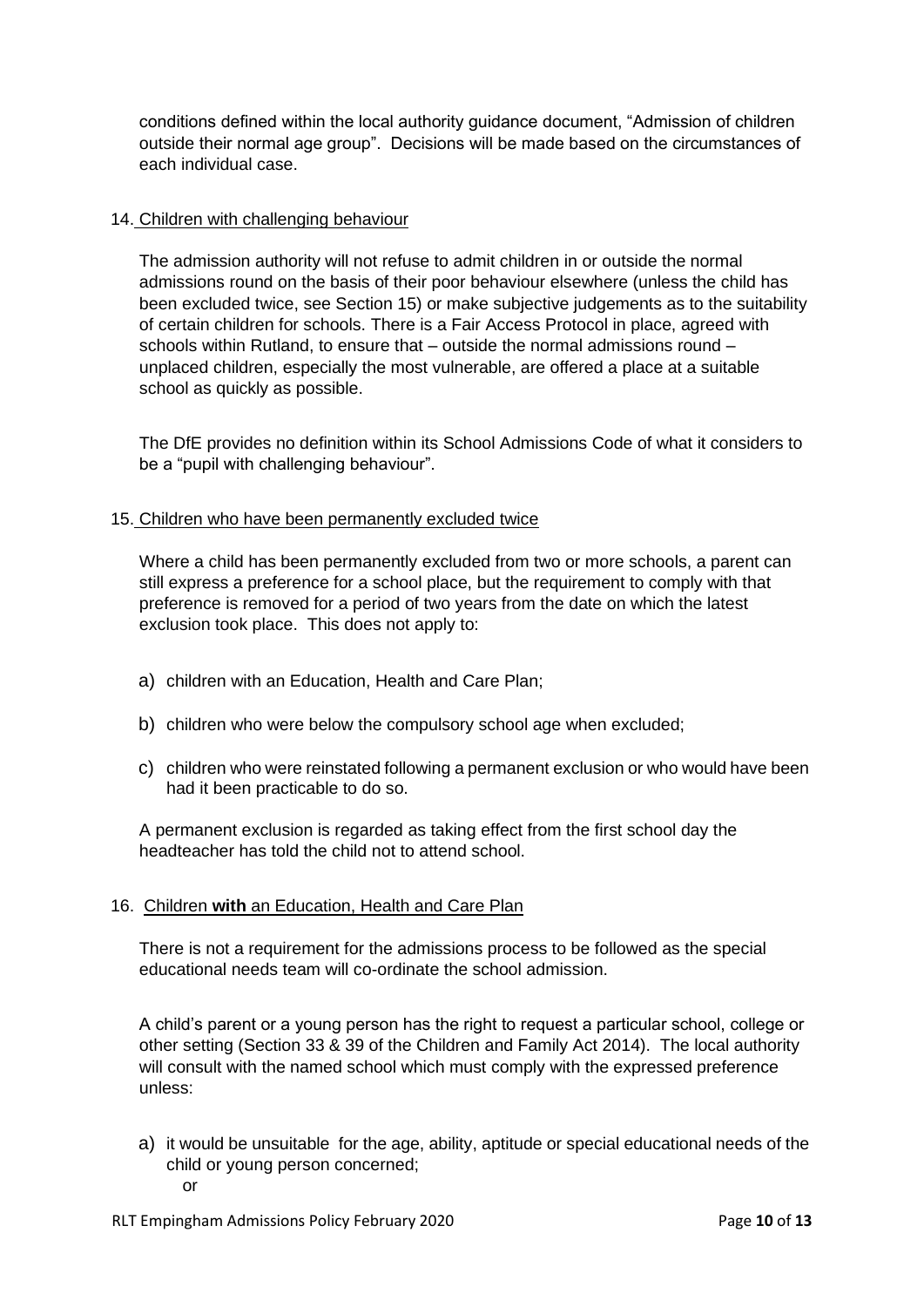the attendance of the child or young person at the named school would be incompatible with the efficient education of others, or the efficient use of resources.

#### 17. Children without an Education Health and Care Plan who require special educational needs support

The School Admissions Code requires children and young people with special educational needs to be treated fairly.

Admission authorities have a statutory requirement that children and young people who do not have an Education, Health and Care Plan:

- a) must have their applications from parents of children and young people considered on the basis of the school's published oversubscription criteria as part of normal admissions procedures;
- b) must not refuse to admit a child or young person because they do not feel able to cater for their needs:
- c) must not refuse to admit a child or young person on the grounds that they do not have an Education, Health and Care Plan.

#### 18. Infant Class Sizes

Infant classes (those where the majority of children will reach the age of 5, 6, or 7 during the school year) must not contain more than 30 pupils with a single school teacher. The admission authority must, therefore, refuse admission to Empingham CE Primary School if admission of an additional child to an infant class would result in the class being in breach of infant class size legislation and result in the school having to take 'qualifying' measures, e.g., employ another teacher.

The infant class size legislation makes allowance for the entry of an additional child in very limited circumstances. These children will remain an 'excepted pupil' for the time they are in an infant class or until the numbers fall back to the infant class size limit. The 'excepted children' are:

- a) children admitted outside the normal admissions round with an Education, Health and Care Plan specifying a school;
- b) children looked after and children previously looked after admitted outside the normal admissions round;
- c) children admitted, after initial allocation of places on the offer date, because of a procedural error made by the admission authority or local authority in the original application process;
- d) children admitted after an independent appeals panel upholds an appeal;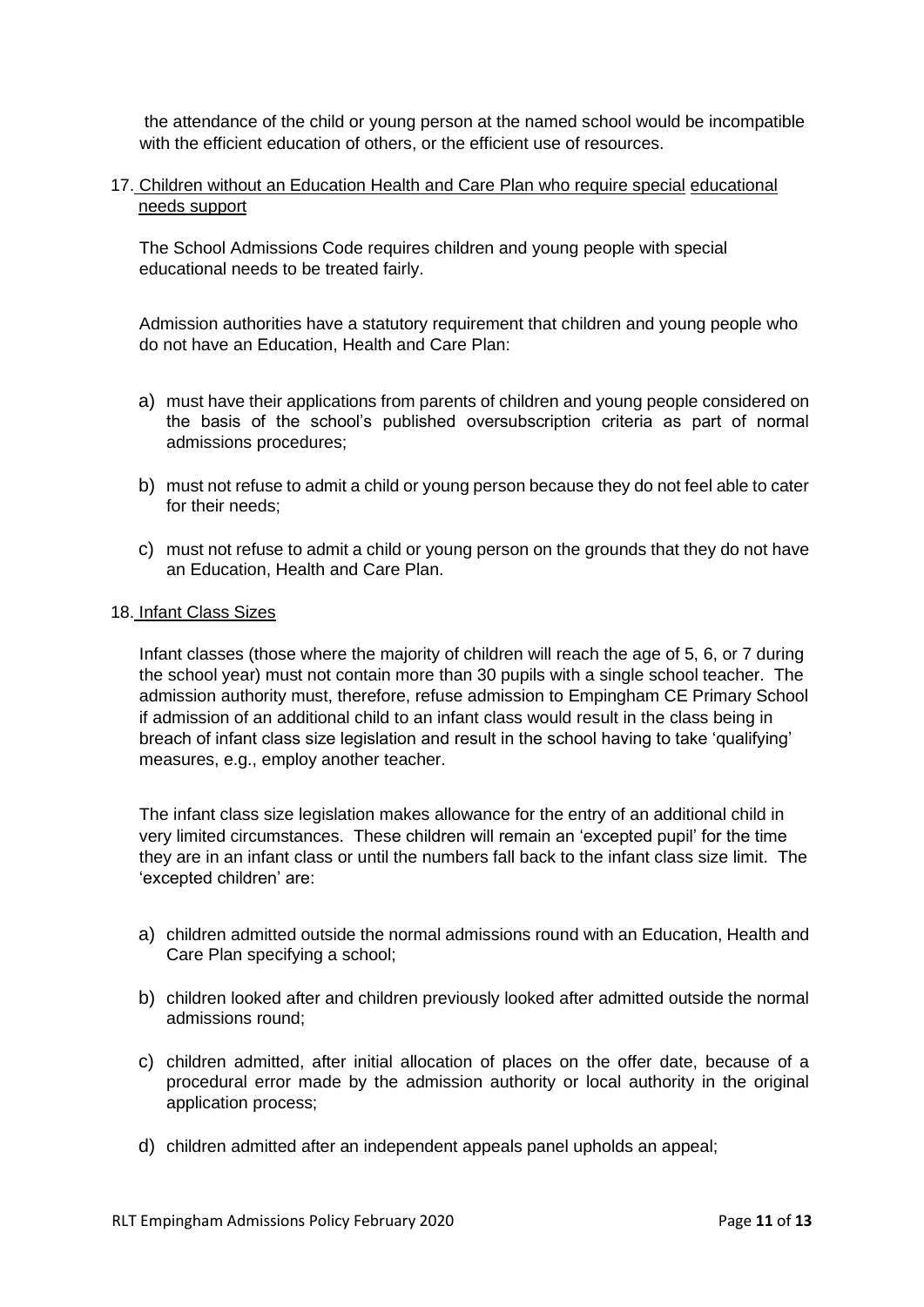- e) children who move into the area outside the normal admissions round for whom there is no other available school within reasonable distance;
- f) children of UK service personnel admitted outside the normal admissions round;
- g) children whose twin or sibling from a multiple birth is admitted otherwise than as an excepted pupil;
- h) children with special educational needs who are normally taught in an special educational needs unit attached to the school, or registered at a special school, who attend some infant classes within the mainstream school.

#### 19. Children of UK Service personnel (UK Armed Forces)

For families of service personnel with a confirmed posting to their area, or crown servants returning from overseas to live in that area, the admission authority will:

- a) allocate a place in advance of the family arriving in the area, if the application is accompanied by an official letter (e.g. MOD, FCO or GCHQ) that declares a relocation date and a Unit postal address or quartering area address. (For in-year admissions, the place must be taken up no later than 30 school days following the offer. See Section 20.)
- b) ensure that arrangements in their area support the Government's commitment to removing disadvantage for service children.

The admission authority will not refuse a service child a place because the family does not currently live in the local authority area, or reserve blocks of places for these children.

#### 20. In-Year Admissions - applications outside the normal admissions round

For in year admissions applications should be made directly to the school.

The admission authority will only allocate places in advance of a family moving into the area where suitable confirmation of residence, such as proof of completion of contracts for house purchase or a letting agreement, has been received. If there are places available but more applicants than places, then the published oversubscription criteria will be applied. If a place cannot be offered, the applicant will be given the opportunity to add the child's name to the school's waiting list and given details of their right to appeal against the decline of a place.

All offers of a place for an in-year admission must be accepted or refused within 14 days of the date of the offer letter. If a parent has not responded to the offer of a place within this time limit, the admission authority will remind the parent of the need to respond within a further seven days. Continued lack of response will result in the admission authority withdrawing the offer (see Section 12).